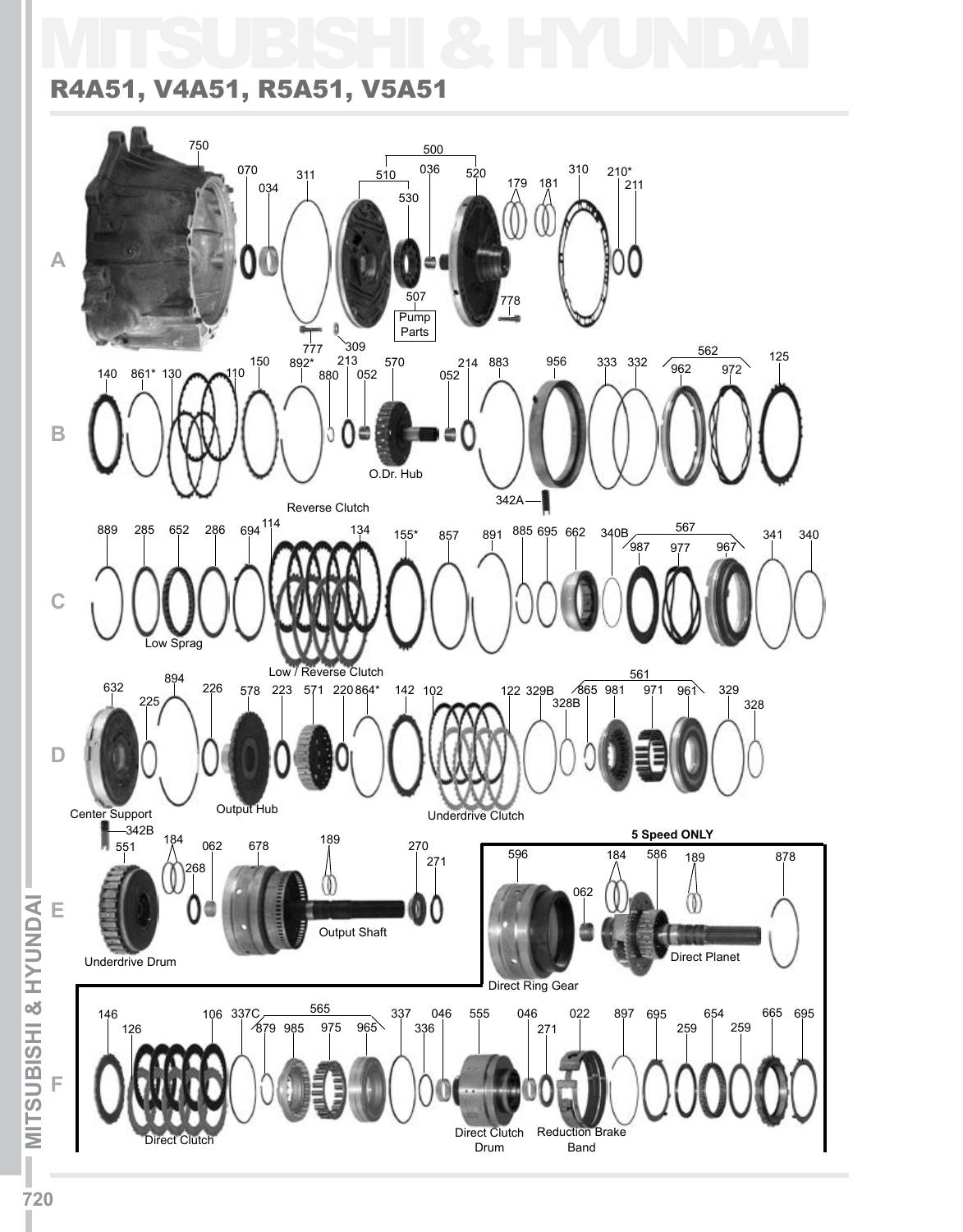# MITSUBISHI & HYUNDAI

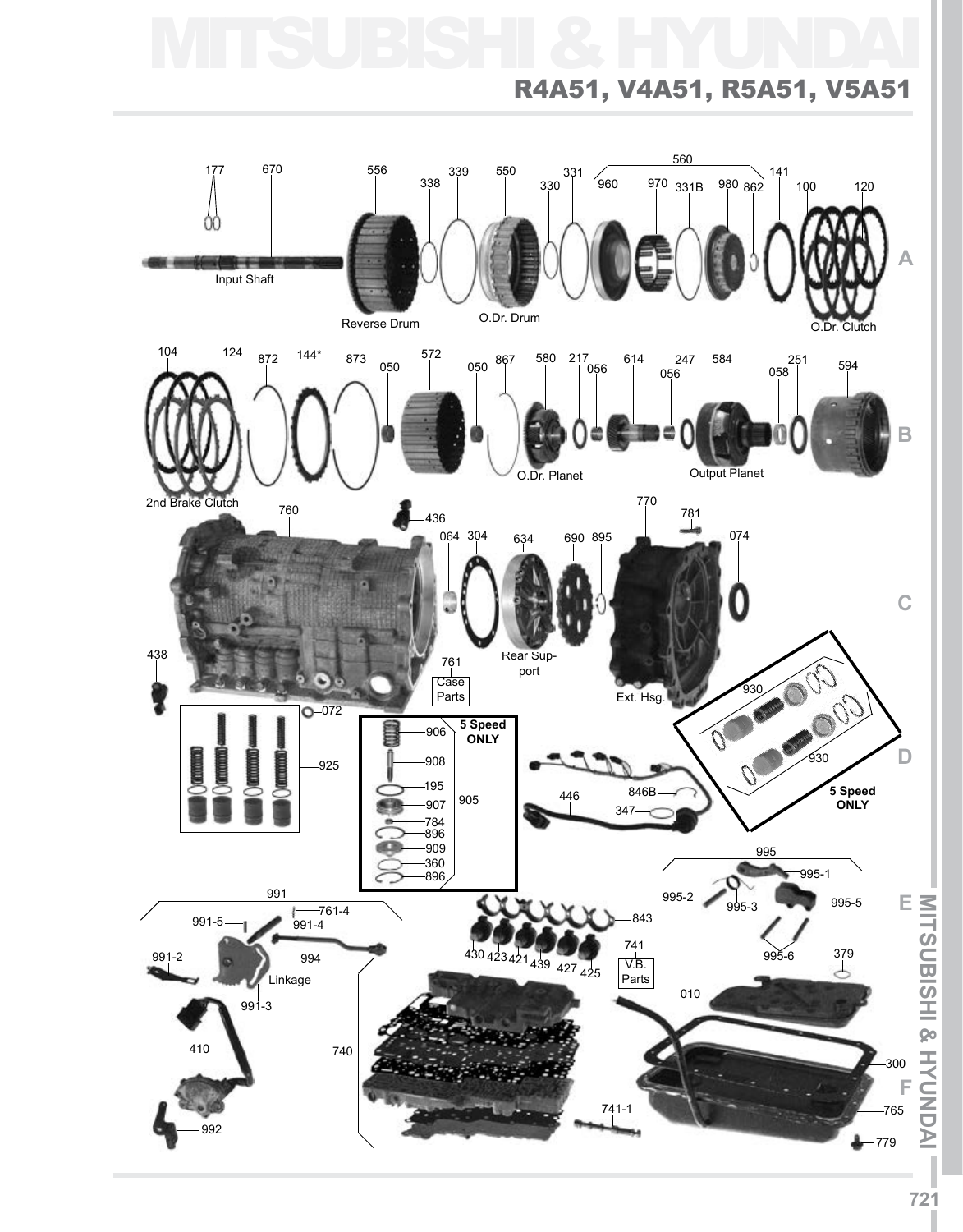|            | R4A51, V4A51, R5A51, V5A51  |     |      |
|------------|-----------------------------|-----|------|
| ILL# Part# |                             | QTY | REF# |
|            | <b>OVERHAUL KITS</b>        |     |      |
|            |                             |     |      |
|            | <b>MASTER L/STEEL KITS</b>  |     |      |
|            |                             |     |      |
|            |                             |     |      |
|            | <b>MASTER W/STEELS KITS</b> |     |      |
|            |                             |     |      |
|            | <b>FILTERS</b>              |     |      |
|            |                             |     |      |
|            |                             |     |      |
|            | <b>BANDS</b>                |     |      |
|            |                             |     |      |
|            |                             |     |      |
|            | <b>BUSHINGS</b>             |     |      |
|            |                             |     |      |
|            |                             |     |      |
|            |                             |     |      |
|            |                             |     |      |
|            |                             |     |      |
|            |                             |     |      |
|            |                             |     |      |
|            |                             |     |      |
|            |                             |     |      |
|            | <b>METAL CLAD SEALS</b>     |     |      |
|            |                             |     |      |
|            |                             |     |      |
|            |                             |     |      |
|            |                             |     |      |
|            |                             |     |      |
|            | <b>FRICTIONS</b>            |     |      |
|            |                             |     |      |
|            |                             |     |      |
|            |                             |     |      |
|            |                             |     |      |
|            |                             |     |      |
|            |                             |     |      |
|            | <b>STEELS</b>               |     |      |
|            |                             |     |      |
|            |                             |     |      |
|            |                             |     |      |
|            |                             |     |      |
|            |                             |     |      |
|            |                             |     |      |
|            |                             |     |      |
|            |                             |     |      |
|            |                             |     |      |
|            | <b>PRESSURE PLATES</b>      |     |      |
|            |                             |     |      |
|            |                             |     |      |
|            |                             |     |      |
|            |                             |     |      |
|            |                             |     |      |
|            |                             |     |      |
|            |                             |     |      |
|            |                             |     |      |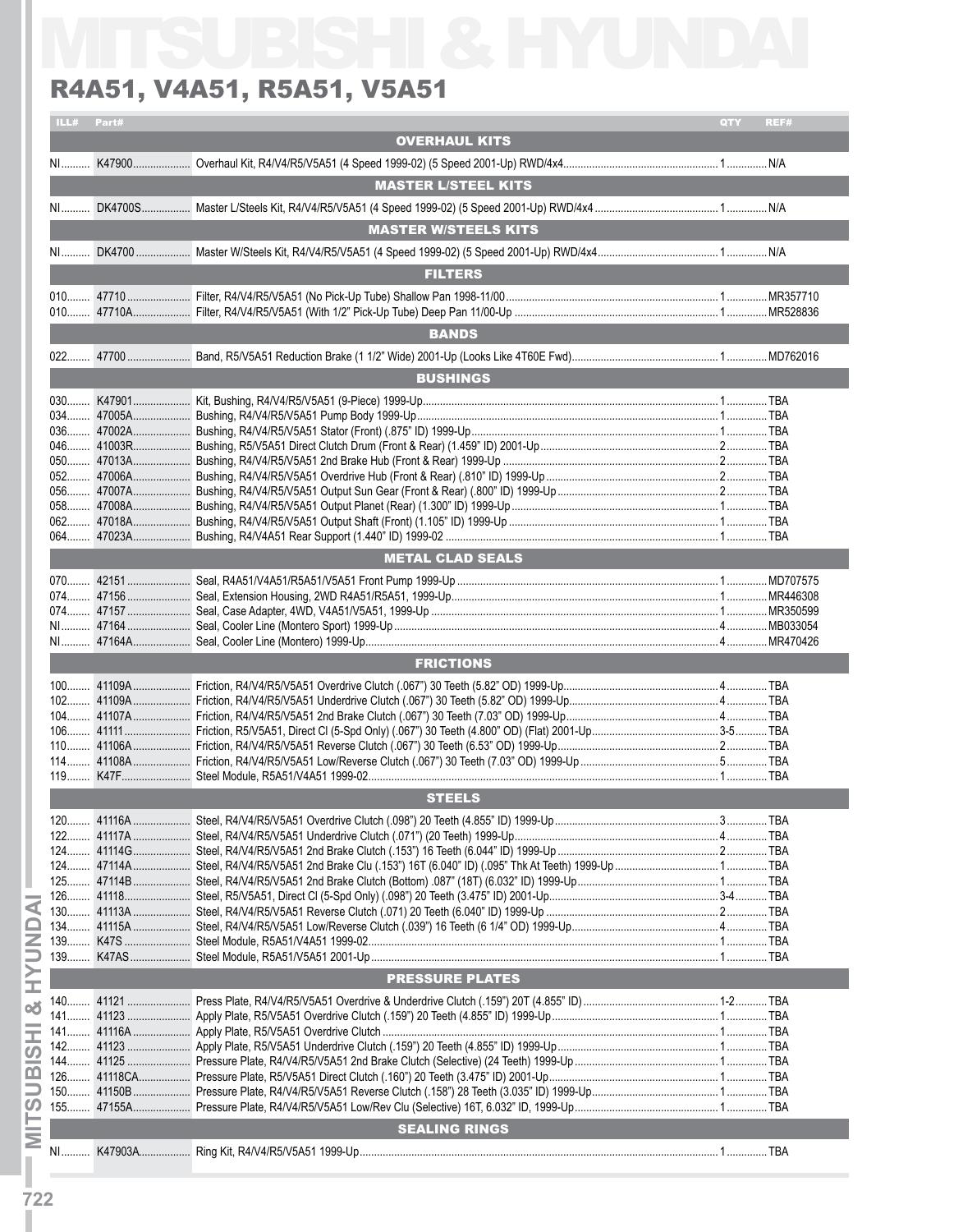MITSUBISHI & HYUNDAI R4A51, V4A51, R5A51, V5A51

| ILL# Part# |                                        | QTY | REF# |
|------------|----------------------------------------|-----|------|
|            |                                        |     |      |
|            |                                        |     |      |
|            |                                        |     |      |
|            |                                        |     |      |
|            |                                        |     |      |
|            |                                        |     |      |
|            |                                        |     |      |
|            | <b>WASHERS &amp; BEARINGS</b>          |     |      |
|            |                                        |     |      |
|            |                                        |     |      |
|            |                                        |     |      |
|            |                                        |     |      |
|            |                                        |     |      |
|            |                                        |     |      |
|            |                                        |     |      |
|            |                                        |     |      |
|            |                                        |     |      |
|            |                                        |     |      |
|            |                                        |     |      |
|            |                                        |     |      |
|            |                                        |     |      |
|            |                                        |     |      |
|            |                                        |     |      |
|            | <b>GASKETS &amp; RUBBER COMPONENTS</b> |     |      |
|            |                                        |     |      |
|            |                                        |     |      |
|            |                                        |     |      |
|            |                                        |     |      |
|            |                                        |     |      |
|            | <b>ELECTRICAL COMPONENTS</b>           |     |      |
|            |                                        |     |      |
|            |                                        |     |      |
|            |                                        |     |      |
|            |                                        |     |      |
|            |                                        |     |      |
|            |                                        |     |      |
|            |                                        |     |      |
|            |                                        |     |      |
|            |                                        |     |      |
|            |                                        |     |      |
|            |                                        |     |      |
|            |                                        |     |      |
|            |                                        |     |      |
|            |                                        |     |      |
| 446.       |                                        |     |      |
|            | <b>PUMPS &amp; PUMP COMPONENTS</b>     |     |      |
|            |                                        |     |      |
|            |                                        |     |      |
|            |                                        |     |      |
|            |                                        |     |      |
|            |                                        |     |      |
|            |                                        |     |      |
|            |                                        |     |      |
|            | <b>DRUMS &amp; CLUTCH HUBS</b>         |     |      |
|            |                                        |     |      |
|            |                                        |     |      |
|            |                                        |     |      |
|            |                                        |     |      |
|            |                                        |     |      |
|            |                                        |     |      |
|            |                                        |     |      |
|            |                                        |     |      |
|            |                                        |     |      |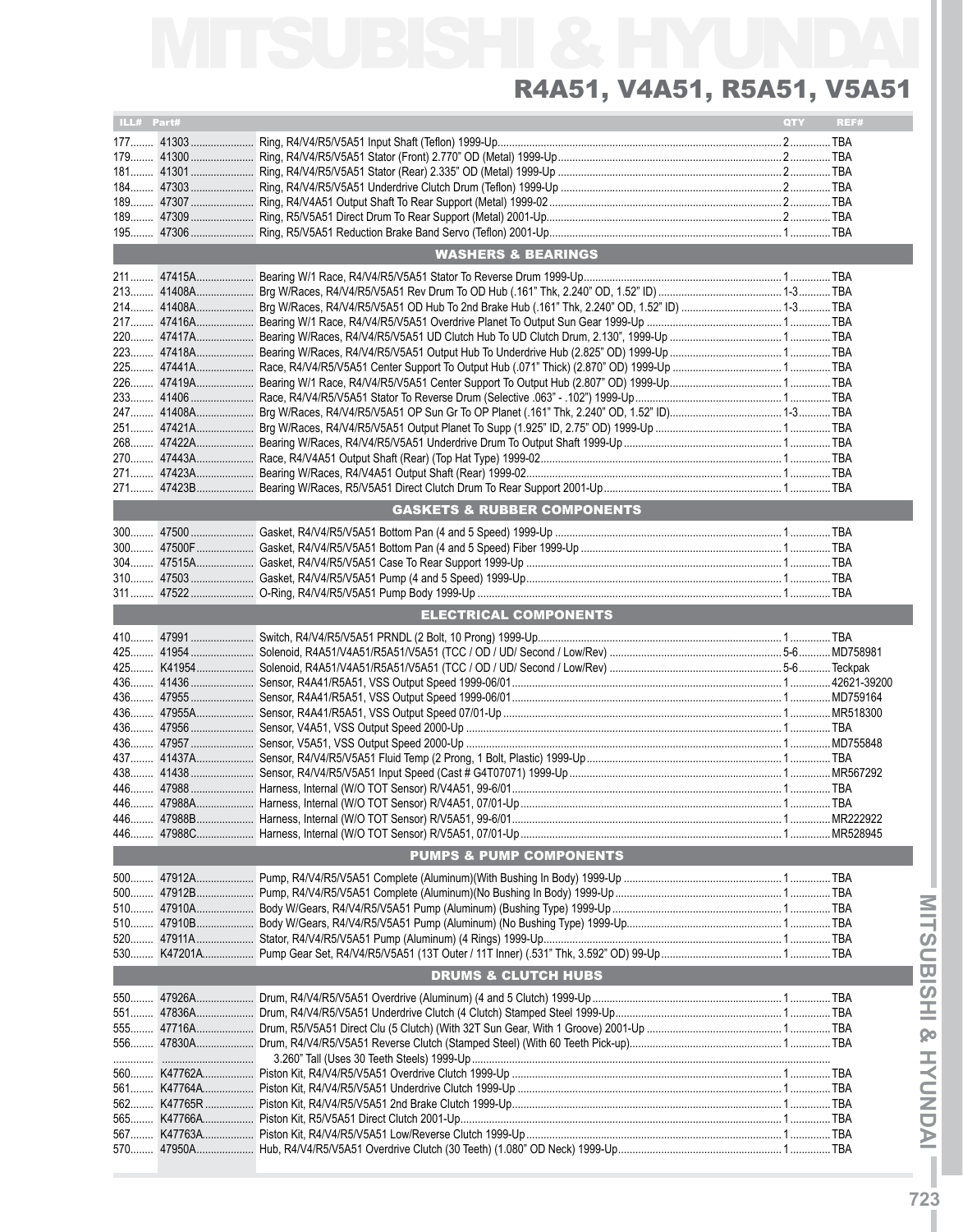|       |            | R4A51, V4A51, R5A51, V5A51                 |                    |
|-------|------------|--------------------------------------------|--------------------|
|       | ILL# Part# |                                            | <b>QTY</b><br>REF# |
|       |            |                                            |                    |
|       |            |                                            |                    |
|       |            |                                            |                    |
|       |            | <b>PLANETS, RING GEARS &amp; SUN GEARS</b> |                    |
|       |            |                                            |                    |
|       |            |                                            |                    |
|       |            |                                            |                    |
|       |            |                                            |                    |
|       |            |                                            |                    |
|       |            |                                            |                    |
|       |            |                                            |                    |
|       |            |                                            |                    |
|       |            |                                            |                    |
|       |            |                                            |                    |
|       |            |                                            |                    |
|       |            |                                            |                    |
|       |            | <b>SPRAGS &amp; ONE WAY CLUTCHES</b>       |                    |
|       |            |                                            |                    |
|       |            |                                            |                    |
|       |            |                                            |                    |
|       |            |                                            |                    |
|       |            | <b>SHAFTS</b>                              |                    |
|       |            |                                            |                    |
|       |            |                                            |                    |
|       |            |                                            |                    |
|       |            |                                            |                    |
|       |            |                                            |                    |
|       |            |                                            |                    |
|       |            |                                            |                    |
|       |            | <b>VALVE BODIES &amp; COMPONENTS</b>       |                    |
|       |            |                                            |                    |
|       |            |                                            |                    |
|       |            |                                            |                    |
|       |            |                                            |                    |
|       |            |                                            |                    |
|       |            |                                            |                    |
|       |            |                                            |                    |
|       |            |                                            |                    |
|       |            |                                            |                    |
|       |            |                                            |                    |
|       |            | <b>HOUSINGS, CASES &amp; PANS</b>          |                    |
|       |            |                                            |                    |
|       |            |                                            |                    |
|       |            |                                            |                    |
|       |            |                                            |                    |
|       |            |                                            |                    |
|       |            |                                            |                    |
|       |            |                                            |                    |
|       |            |                                            |                    |
|       |            | <b>SERVOS, PISTONS &amp; MISCELLANEOUS</b> |                    |
|       |            |                                            |                    |
|       |            |                                            |                    |
|       |            |                                            |                    |
|       |            |                                            |                    |
|       |            |                                            |                    |
| $925$ |            |                                            |                    |
|       |            |                                            |                    |
|       |            |                                            |                    |
|       |            |                                            |                    |
|       |            |                                            |                    |